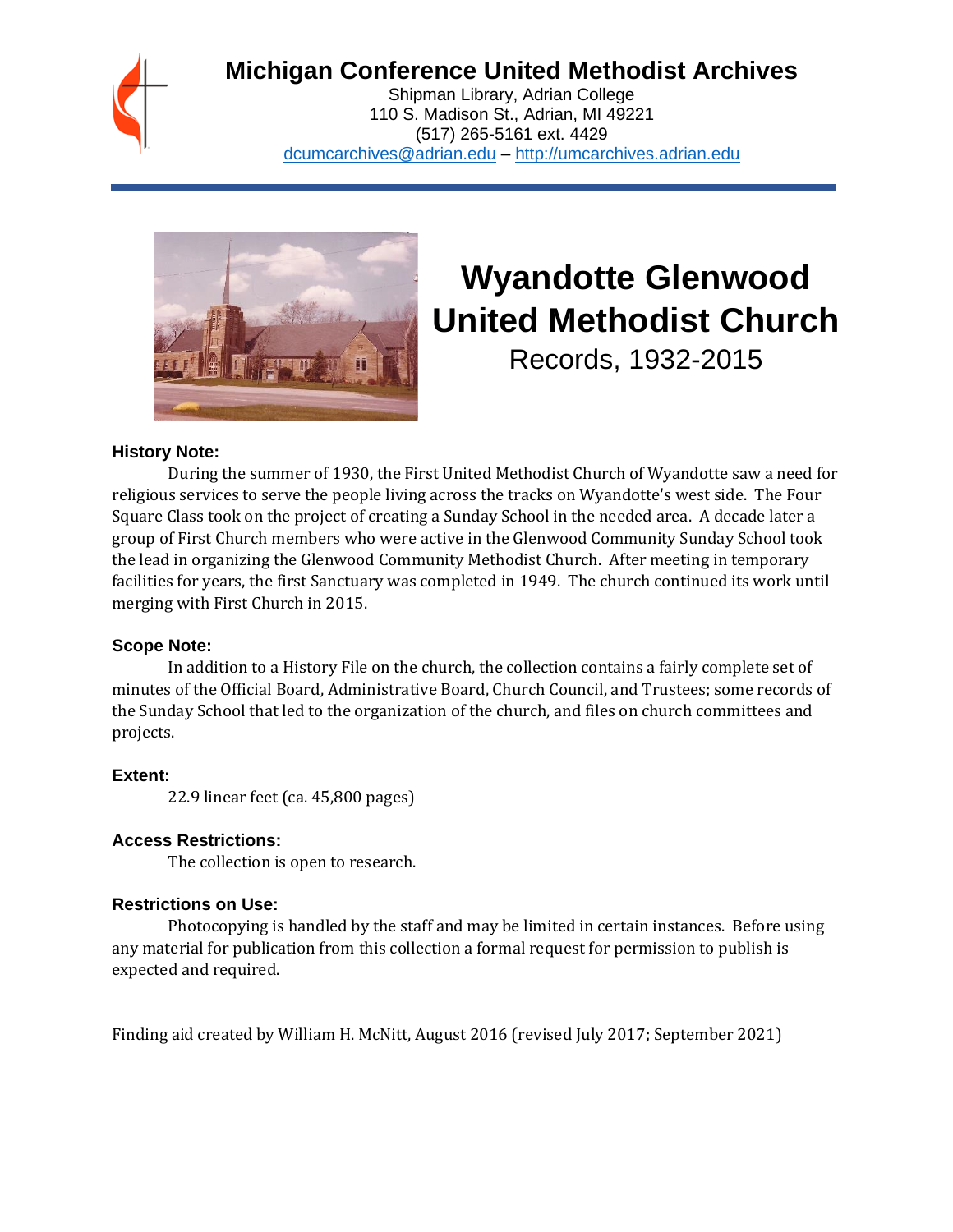# **Appointments List**

- 1940-1945: Russell W. Sursaw
- 1945-1949: Presto Glenmore "Glen" Trembath
- 1949-1950: L. LaVerne Finch
- 1950-1952: Presto Glenmore "Glen" Trembath
- 1952-1954: Albert E. Hartoog
- 1954-1959: Albert E. Hartoog & Roger P. Arnett
- 1959-1961: Roger P. Arnett & [George MacDonald Jones](http://umcarchives.adrian.edu/clergy/jonesgm.php)
- 1961-1965: Janis Laupmanis
- 1965-1967: William H. Fraser
- 1967-1973: Albert Claire Wolf
- 1973-1977: Ellis A. Hart
- 1977-1983: Robert N. Hicok
- 1983-1991: Arthur V. Norris
- 1991-August 1994: Cleon F. Abbott
- December 1994-2005: Robert Duggan
- 2005-2013: Suzanne B. Walls
- 2013-2015: Keith Lenard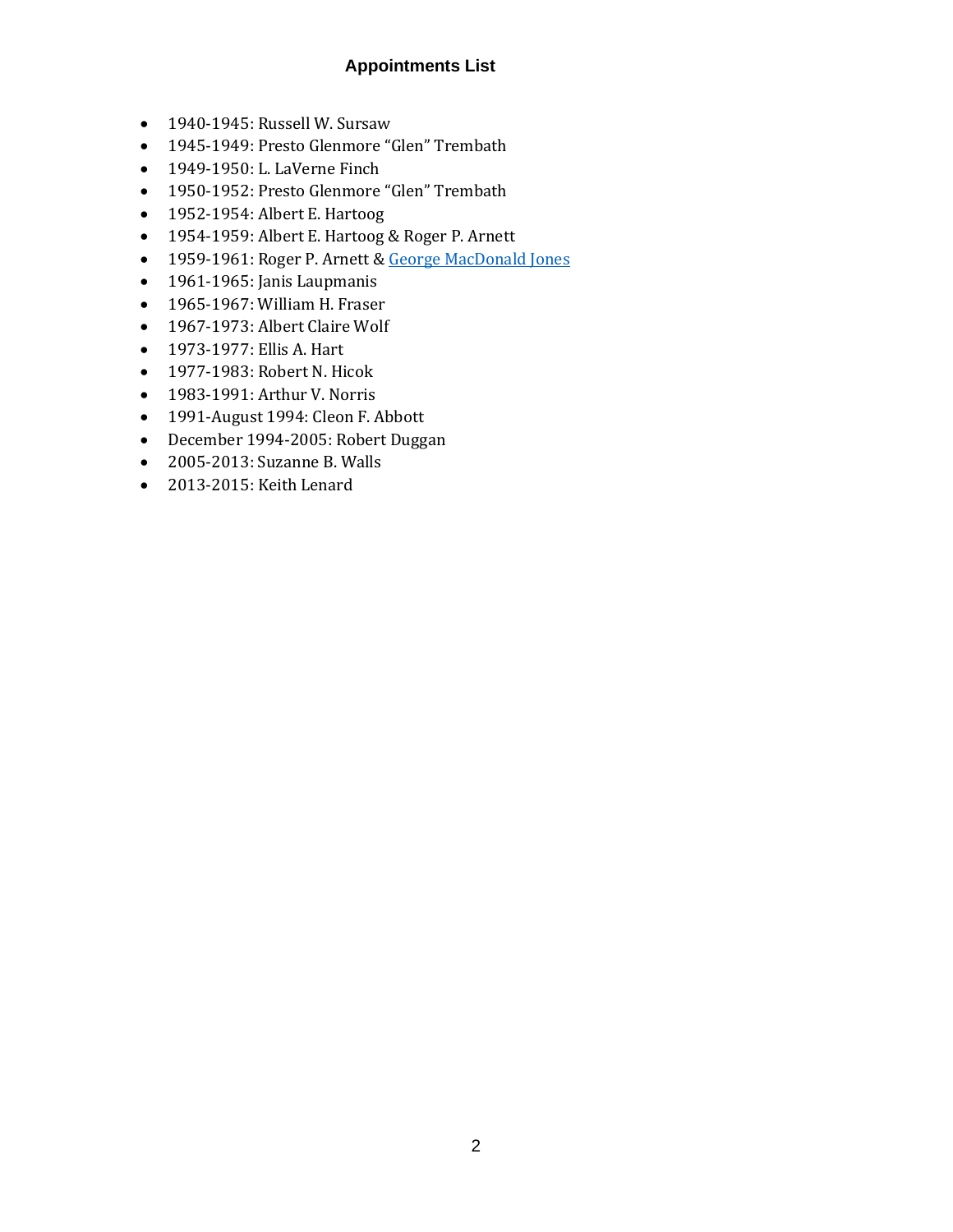**Container Contents**

# **Box 1 Wyandotte Glenwood**

- Administrative Board
	- 1969-1970
	- 1971-1972
	- 1973
	- 1974
	- 1975
	- 1976-1978
	- 1979-1984

# **Box 2 Wyandotte Glenwood**

- Administrative Board
	- 1985-1987
	- 1988
	- 1989
	- 1990-1991
	- 1992-1995
	- 1996-1997
	- 1998-1999
	- 2000
- Administrative Council, 2001
- Anniversary  $(40<sup>th</sup>/50<sup>th</sup>)$ , 1980
- Anniversary  $(50<sup>th</sup>/60<sup>th</sup>)$ , 1990

# **Box 3 Wyandotte Glenwood**

- Anniversary  $(60<sup>th</sup>/70<sup>th</sup>)$ , 2000
- Anniversary  $(80<sup>th</sup>)$ , 2010
- Audit Reports, 1989-2010
- Bicentennial Homecoming, 1984
- Budgets
	- o 1963-1983
	- o 1984-2000
- Building Committee Minutes
	- $o$  1962-1964
	- o 1982
- Building Crusade
	- o Correspondence, 1949-1957
	- o Minutes and Correspondence, 1963
- Building Fund and Loan Correspondence, 1945-1950

#### **Box 4 Wyandotte Glenwood**

- Building Program, 1963
- Bulletins
	- o 1940-1941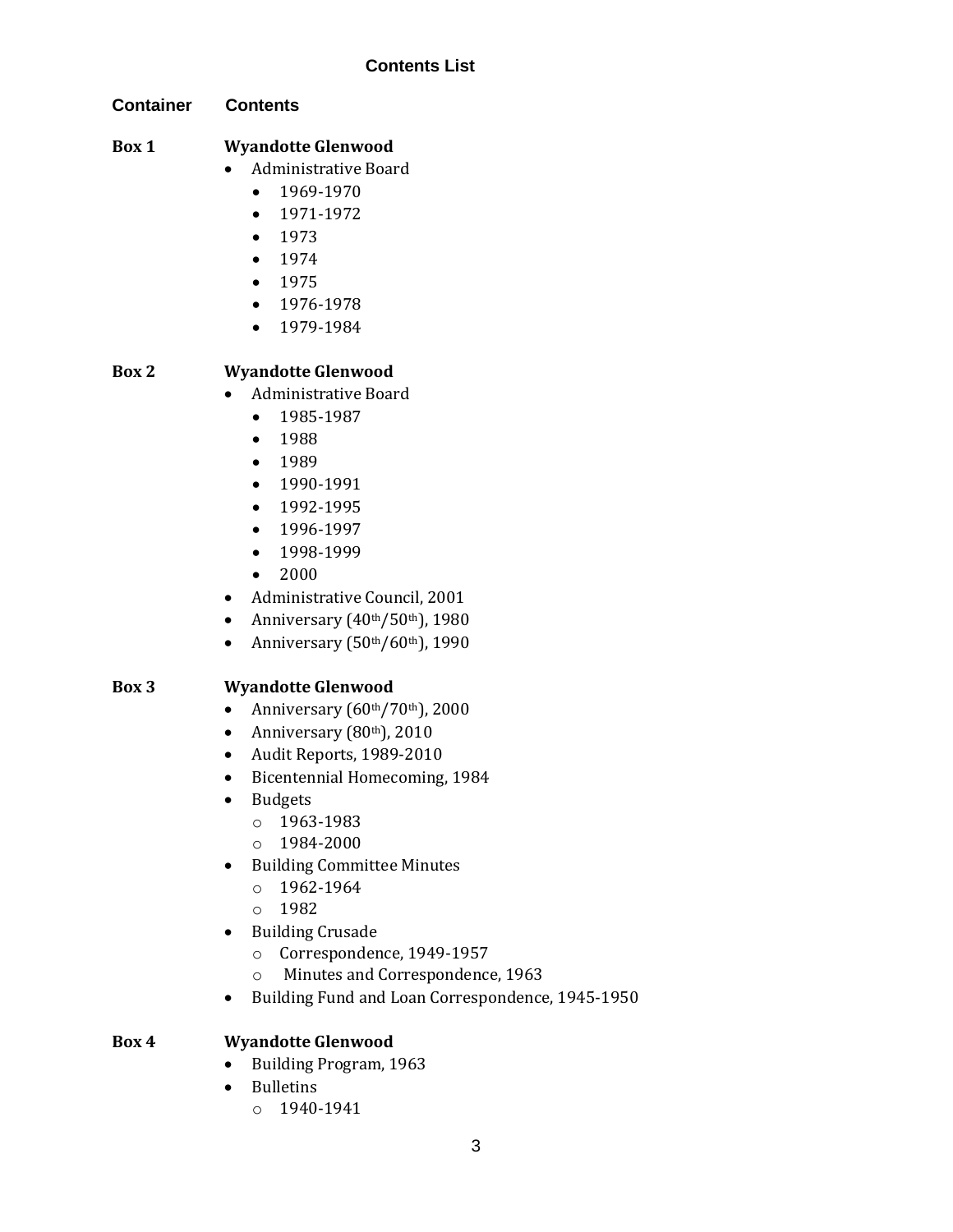| <b>Container</b> | <b>Contents</b> |
|------------------|-----------------|
|------------------|-----------------|

- o 1942
- o 1943
- o 1944
- o 1945
- o 1946
- o 1947

# **Box 5 Wyandotte Glenwood**

- Bulletins
	- $0.1948$
	- o 1949
	- o 1950
	- o 1951
	- o 1952
	- o 1953
	- o 1954
	- o 1955 (none received for 1956-1959)

# **Box 6 Wyandotte Glenwood**

- Bulletins
	- o 1960
	- o 1961
	- o 1962
	- o 1963
	- o 1964
	- o 1965

# **Box 7 Wyandotte Glenwood**

- Bulletins
	- o January-June 1966
	- o July-December 1966
	- o January-June 1967
	- o July-December 1967
	- o January-June 1968
	- o July-December 1968

# **Box 8 Wyandotte Glenwood**

- Bulletins
	- o January-June 1969
	- o July-December 1969
	- o January-June 1970
	- o July-December 1970
	- o January-June 1971
	- o July-December 1971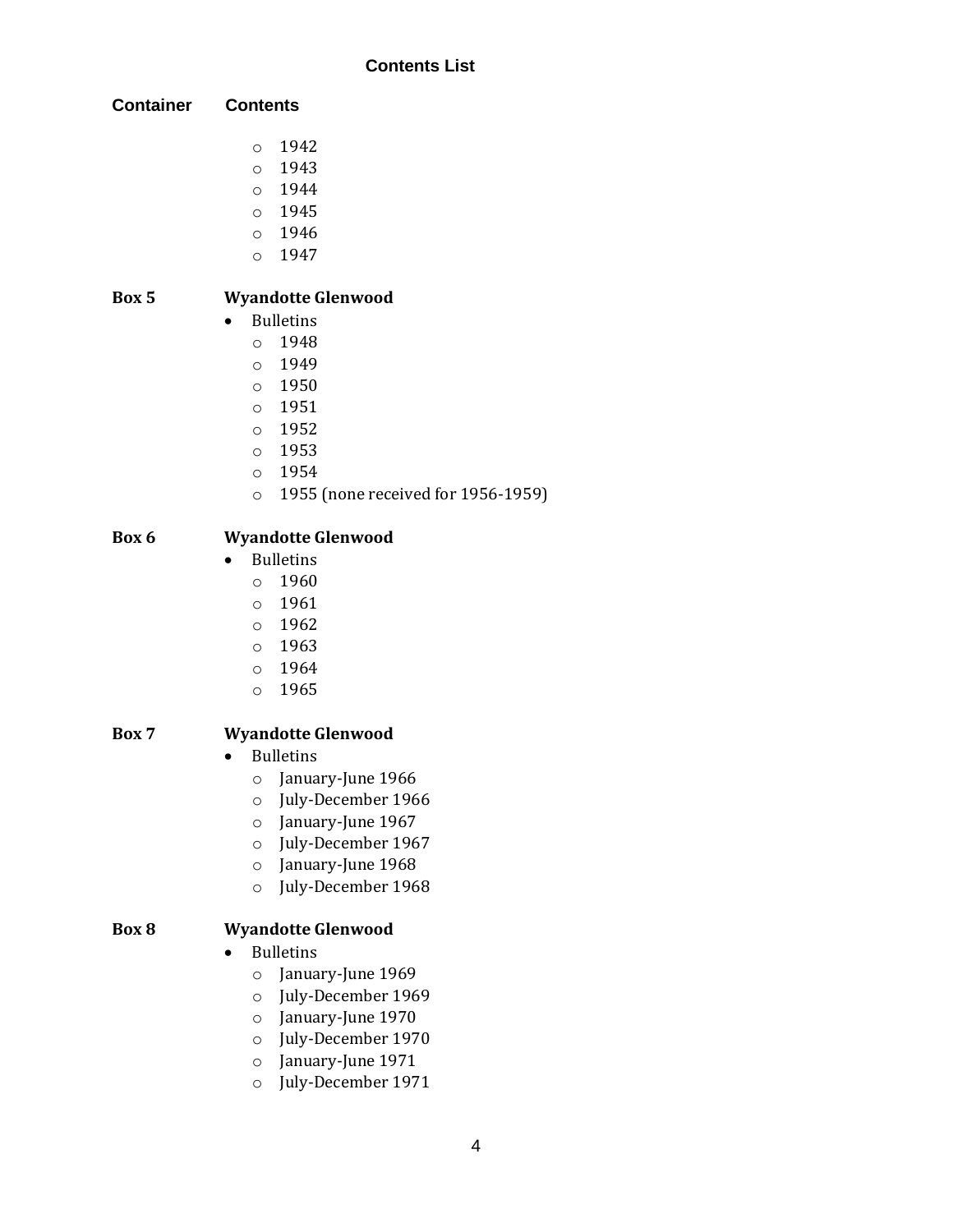| <b>Contents</b> |
|-----------------|
|                 |
|                 |

# **Box 9 Wyandotte Glenwood**

## • Bulletins

- o January-June 1972
- o July-December 1972
- o January-June 1973
- o July-December 1973
- o January-June 1974
- o July-December 1974

# **Box 10 Wyandotte Glenwood**

- Bulletins
	- o January-June 1975
	- o July-December 1975
	- o January-June 1976
	- o July-December 1976
	- o January-April 1977
	- o May-August 1977

# **Box 11 Wyandotte Glenwood**

- Bulletins
	- o September-December 1977
	- o January-April 1978
	- o May-August 1978
	- o September-December 1978
	- o January-April 1979
	- o May-August 1979

# **Box 12 Wyandotte Glenwood**

- Bulletins
	- o September-December 1979
	- o January-April 1980
	- o May-August 1980
	- o September-December 1980
	- o January-April 1981
	- o May-August 1981

# **Box 13 Wyandotte Glenwood**

- Bulletins
	- o September-December 1981
	- o January-April 1982
	- o May-August 1982
	- o September-December 1982
	- o January-June 1983
	- o July-September 1983
	- o October-December 1983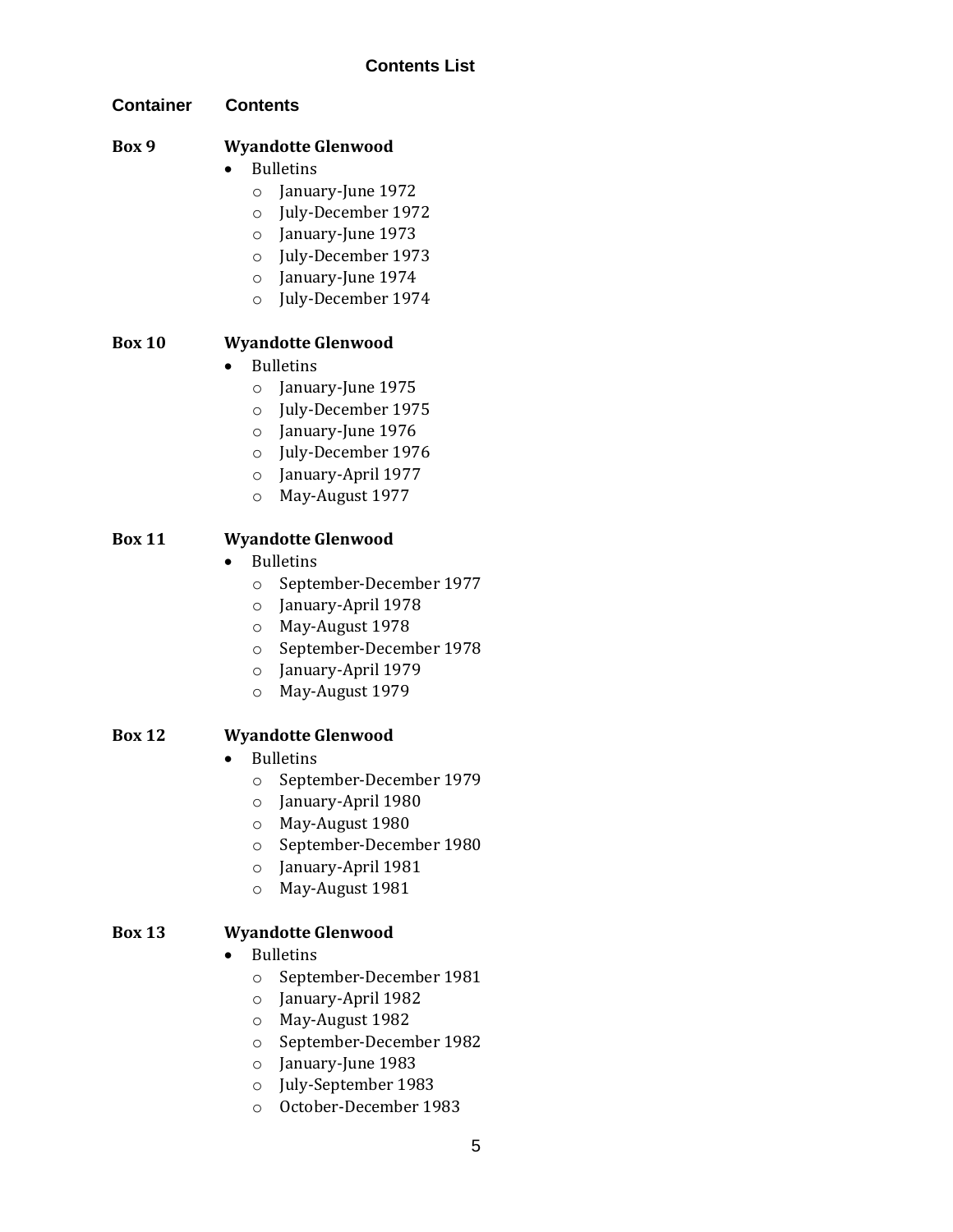**Container Contents**

# **Box 14 Wyandotte Glenwood**

- Bulletins
	- o January-March 1984
	- o April-June 1984
	- o July-August 1984
	- o September-October 1984
	- o November-December 1984

# **Box 15 Wyandotte Glenwood**

- Bulletins
	- o January-February 1985
	- o March-April 1985
	- o May-July 1985
	- o August-October 1985
	- o November-December 1985
	- o 1986

## **Box 16 Wyandotte Glenwood**

- Bulletins
	- o 1987
	- o 1988
	- o 1989
	- o 1990 (none received for 1991)
	- o January-June 1992

#### **Box 17 Wyandotte Glenwood**

- Bulletins
	- o July-December 1992
	- o January-June 1993
	- o July-December 1993
	- o January-June 1994
	- o July-December 1994

# **Box 18 Wyandotte Glenwood**

- Bulletins
	- o January-April 1995
	- o May-August 1995
	- o September-December 1995
	- o June-September 1996 (none received for January-June)
	- o October-December 1996
	- o January-March 1997

# **Box 19 Wyandotte Glenwood**

- Bulletins
	- o April-June 1997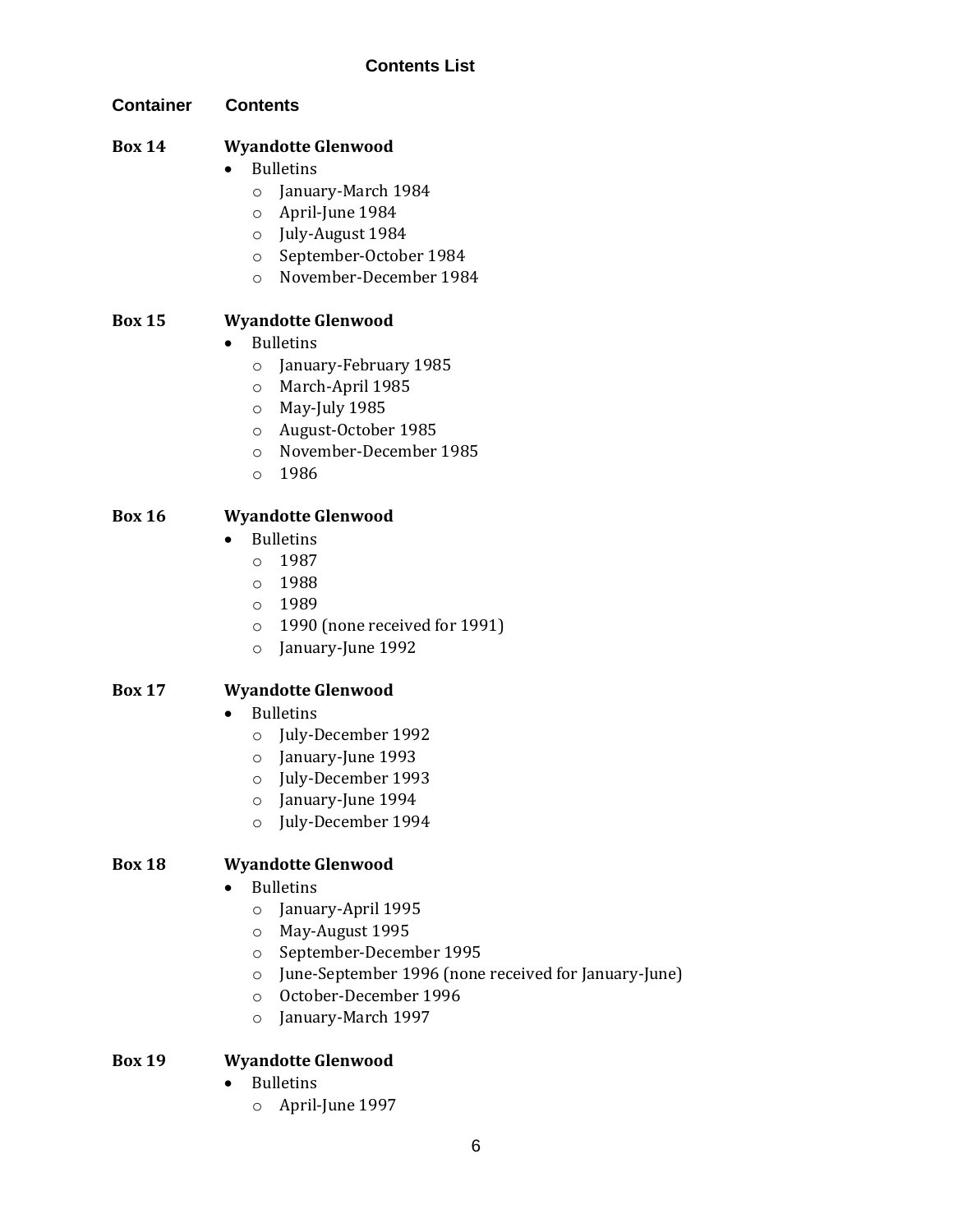#### **Container Contents**

- o July-September 1997
- o October-December 1997
- o January-March 1998
- o April-June 1998
- o July-September 1998
- o October-December 1998

# **Box 20 Wyandotte Glenwood**

- Bulletins
	- o January-March 1999
	- o April-June 1999
	- o July-September 1999
	- o October-December 1999
	- o January-March 2000
	- o April-June 2000

## **Box 21 Wyandotte Glenwood**

- Bulletins
	- o July-September 2000
	- o October-December 2000 (none received for 2001-2004)
	- o January-February 2005
	- o March-April 2005
	- o May-July 2005
	- o August-December 2005
	- o January-June 2006

#### **Box 22 Wyandotte Glenwood**

- Bulletins
	- o July-December 2006
	- o January-June 2007
	- o July-December 2007
	- o January-June 2008
	- o July-December 2008
	- o January-June 2009
	- o July-December 2009

#### **Box 23 Wyandotte Glenwood**

- Bulletins
	- o 2010
	- o 2011
	- o 2012
	- o 2013
	- o 2014
	- o 2015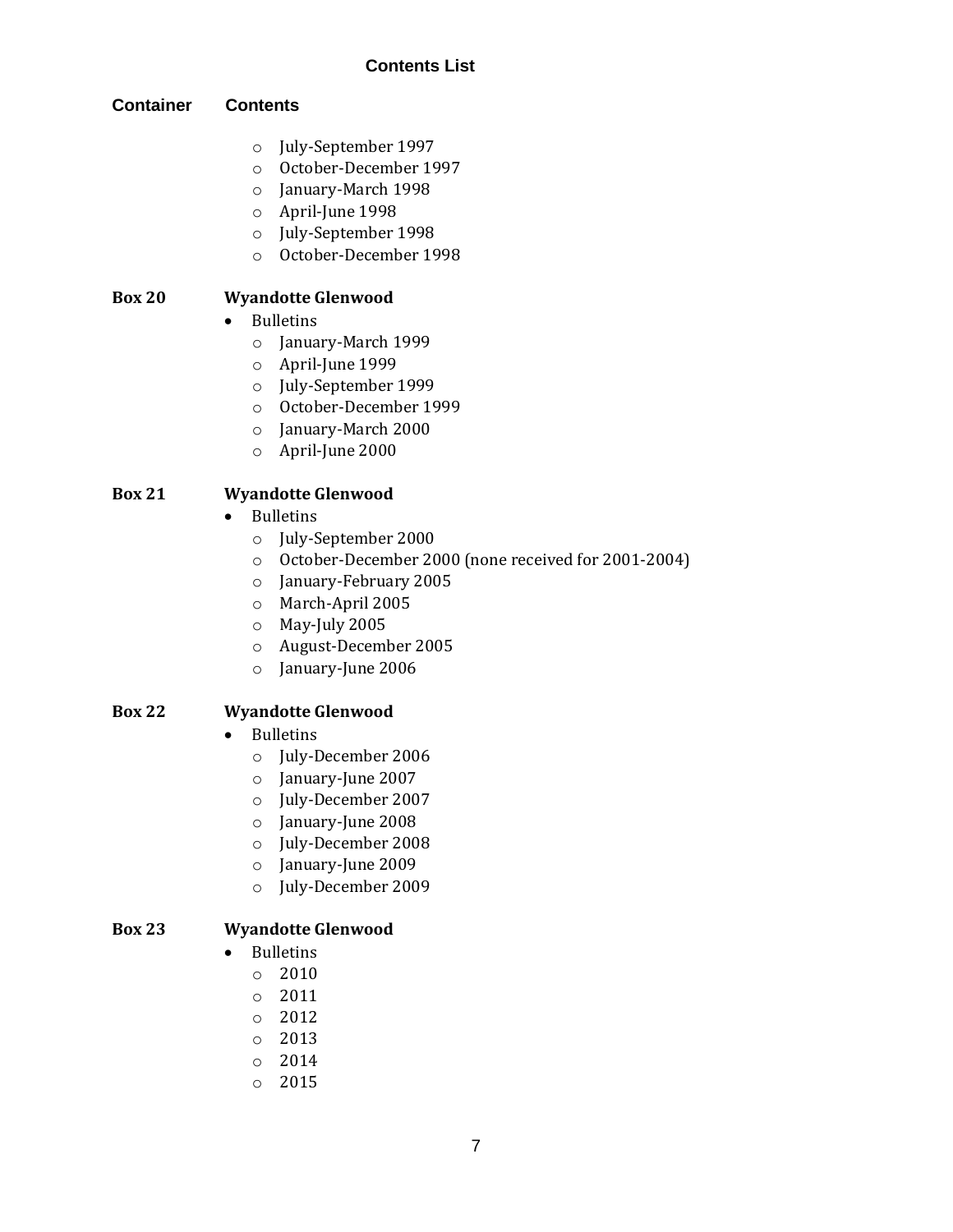#### **Container Contents**

# **Box 24 Wyandotte Glenwood**

- Celebration Sunday, 1 November 1987 (Glenwood-Epworth Merger) (Videotape)
- Children's Society of Christian Service, 1946-1949
- ChristNet, 2004-2015 (homeless shelter)
- Church Addition, 1954-1956
- Church Council
	- o 2002-2004
	- $\circ$  2005
	- o 2006-2008
	- o 2009
	- o 2010-2011
	- o 2012
	- o 2013-2015

# **Box 25 Wyandotte Glenwood**

- Church Conferences
	- o 1968
	- o 1969
	- $O 1970$
	- o 1971-1972
	- o 1977-1979 (none received for 1973-1976)
	- o 1980-1983
	- o 1984-1985
	- o 1986
	- o 1987
	- o 1988
	- o 1989

# **Box 26 Wyandotte Glenwood**

- Church Conferences
	- 1990-1991
	- 1992-1994
	- 1995-1999
	- 2000-2002
	- 2003-2004
	- 2005-2007
	- 2008-2010
	- 2011-2012
	- 2013

# **Box 27 Wyandotte Glenwood**

- Church Conferences
	- 2014
	- 2015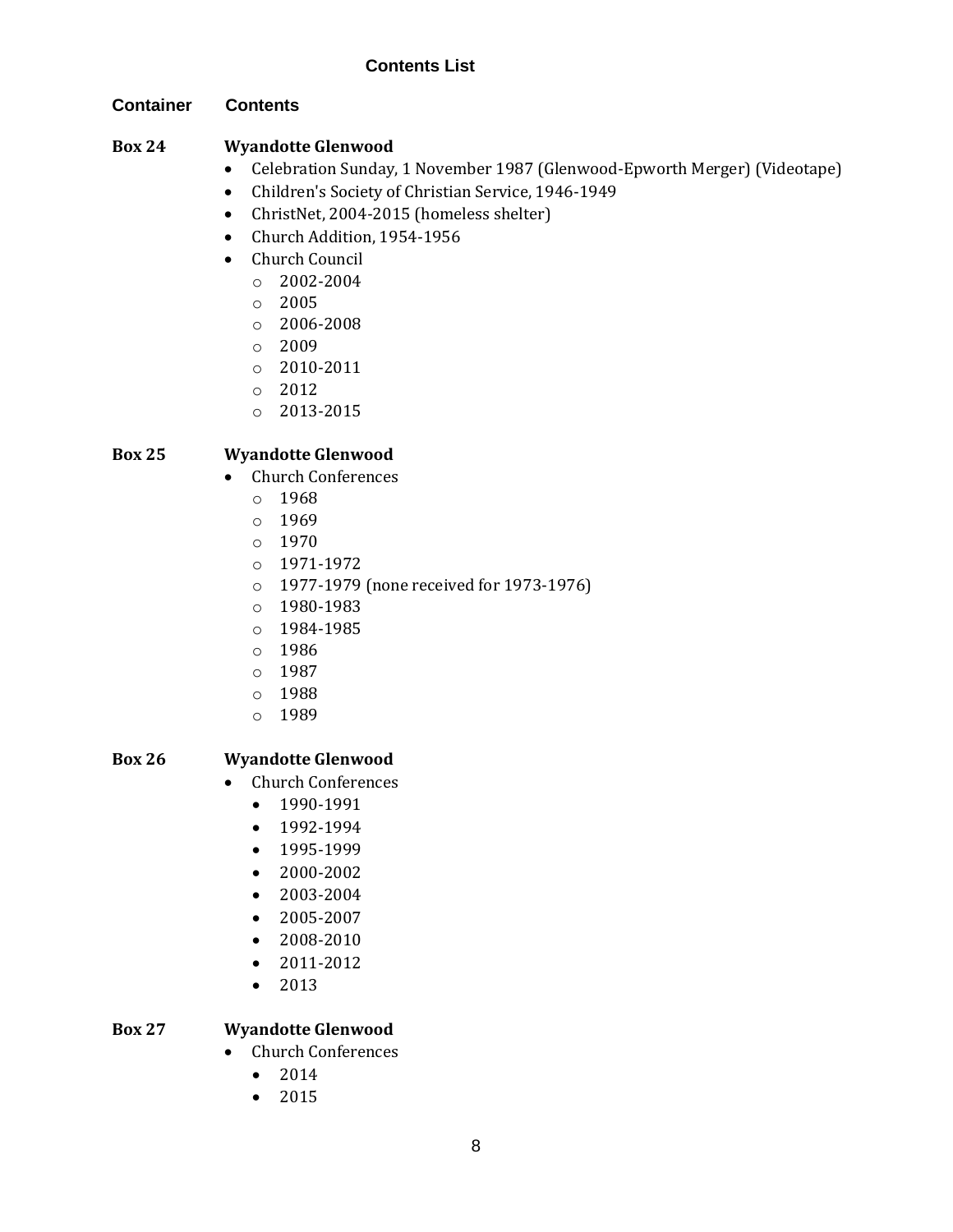## **Container Contents**

- Church Construction
- Church Correspondence during the Planning and Building Years, 1941-1951
- Church Deeds
- Church Policies
- Church Records (Baptisms, Marriages, Membership, and Death), 2005-2014
- Commission on Missions, 1964-1965
- Committee on Lay Leadership, 1963-2004 (nominations)
- Consecration Service, 1964
- Construction Costs
- Cookbook

# **Box 28 Wyandotte Glenwood**

- Council on Ministries, 1969-1997
- Digital Files on Church History (UMW, etc.) [Flash Drive]
- Directories
	- o 1965-1970
	- o 1971-1973
	- $O$  1975-1979
	- o 1980-1985
	- o 1986-1989
	- o 1990-1994
	- o 1995-2000

# **Box 29 Wyandotte Glenwood**

- Directories
	- o 2001-2007
	- $O$  2008-2015
- Directories Photo
	- o 1970-1989
	- o 1995-2011
- Downriver Cluster Council on Ministries
	- o 1977-1979
	- o 1980-1981
	- o 1982
	- o 1983-1984
	- o 1985-1987

# **Box 30 Wyandotte Glenwood**

- Downriver Cluster Council on Ministries
	- o 1988-1990
	- o 1991-2007
- Education/Sunday School Meetings
	- o 1978 and 1986-1989
	- o 1994-1998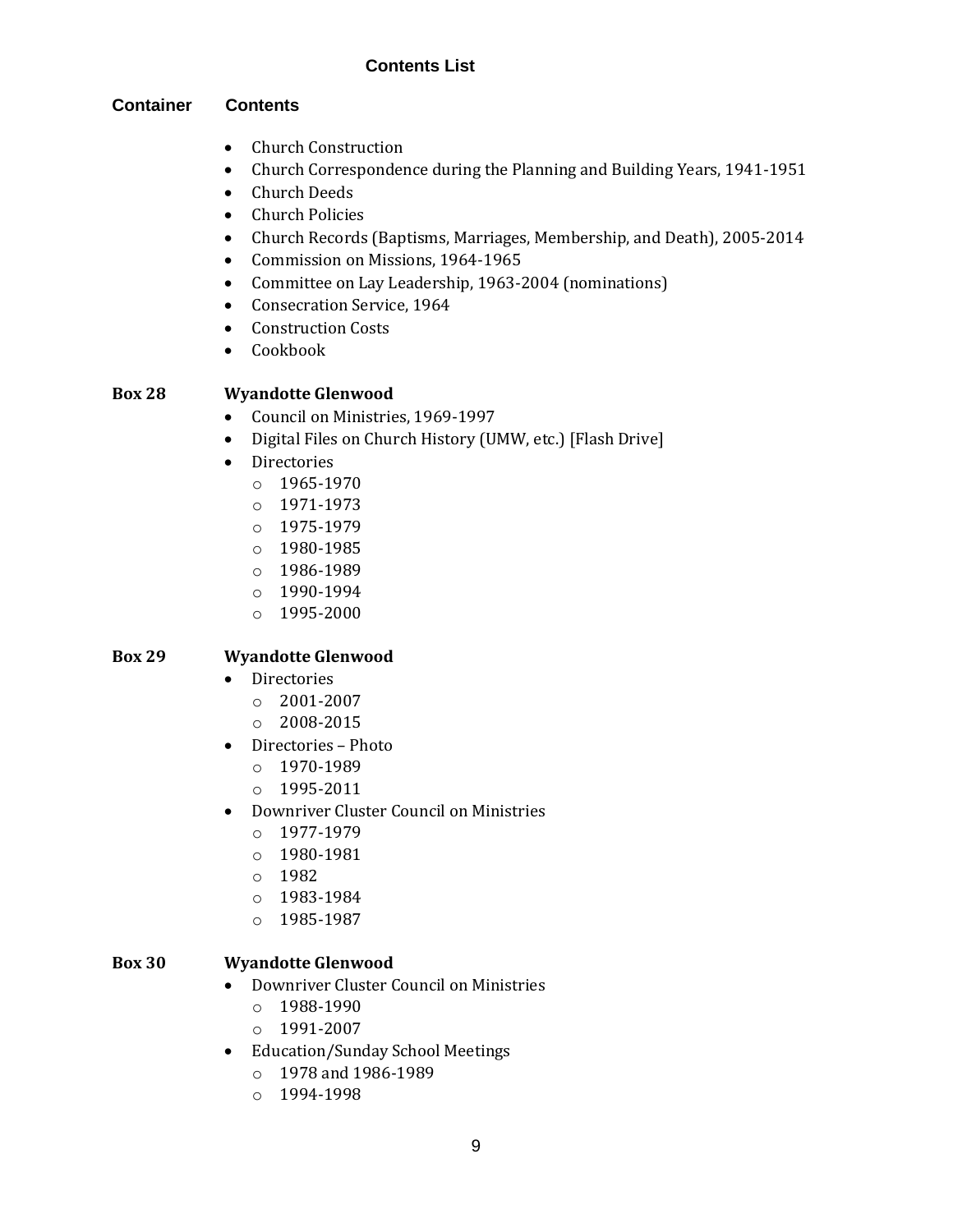#### **Container Contents**

- o 1999-2000
- o 2001-2008
- Endowment Fund Committee, 1988-2002
- Epworth Parsonage
- Evangelism Committee
	- o 1989-1999

## **Box 31 Wyandotte Glenwood**

- Evangelism Committee
	- o 2000-2008
- Finance Committee
	- o 1962 and 1967-1975
	- o 1976-1979
	- o 1980-1984
	- o 1985-1992
	- o 1993-1999
	- o 2000-2002
	- o 2003-2004

## **Box 32 Wyandotte Glenwood**

- Finance Committee
	- o 2005-2006
	- o 2007-2015
- Financial Reports
	- o 1970-1972
	- o 1973-1976
	- o 1977-1980
	- o 1981-1983
	- o 1984-1987
	- o 1988-1989
	- o 1990-1992

#### **Box 33 Wyandotte Glenwood**

- Financial Reports
	- o 1993-1994
	- o 1995-1996
	- o 1997-1998
	- o 1999-2002
	- o 2003-2006
- Former Pastors
- Funerals, 1984-2013
- Glenwood Homecoming Bicentennial (Audiotape)
- Glenwood's Nonagenarians, 2003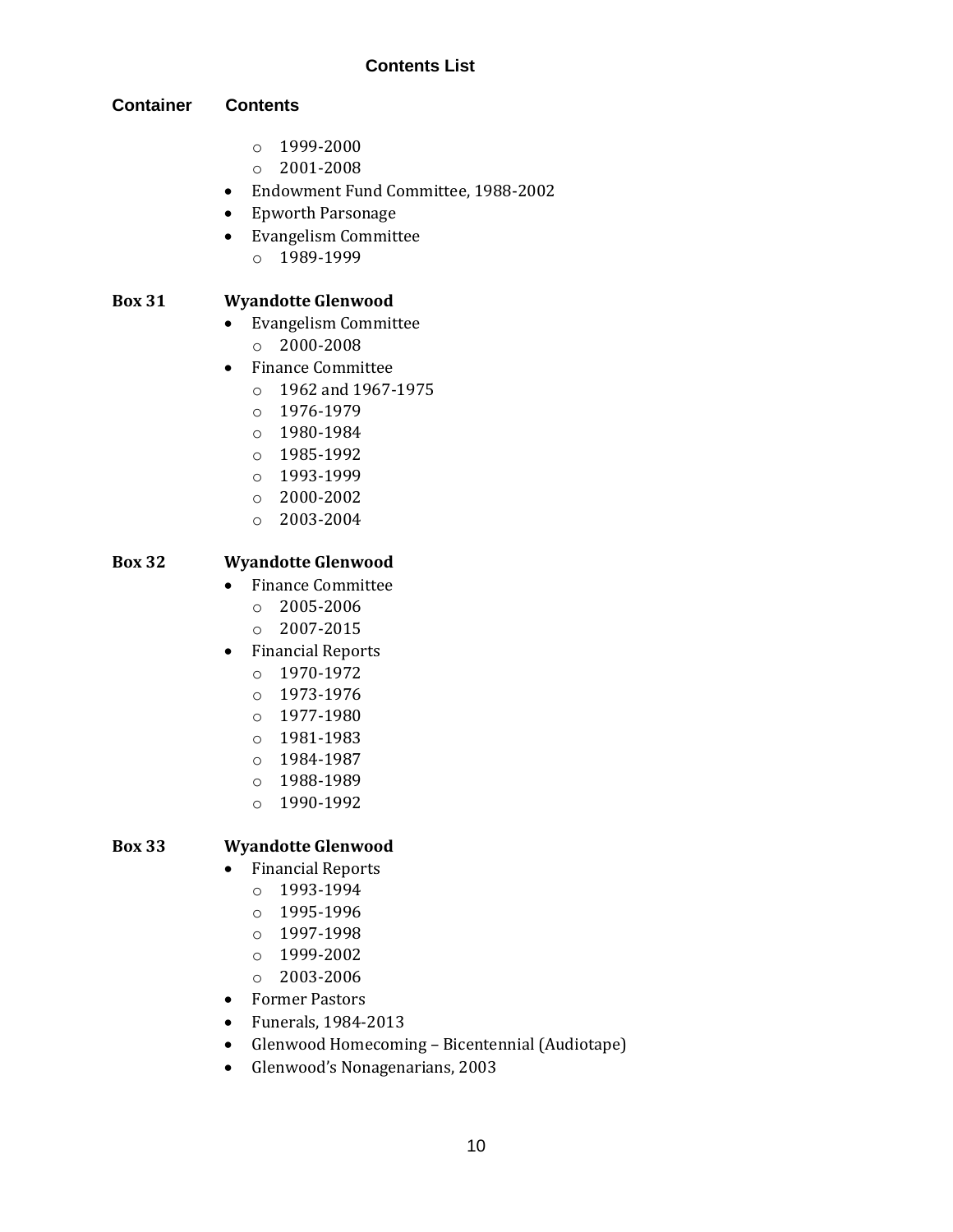#### **Container Contents**

### **Box 34 Wyandotte Glenwood**

- Harmony and Faith Circles, 1999-2011
- History File
- History File Anniversaries
- Idea Project Committee, 2006-2007
- Lay Personnel Handbook and Employment Orientation Guide, 2005
- Lenten Services, 1991-1993
- Letters to Members, 1949-1983
- Martha Circle, 1947-1964
- Membership
	- o Certificates of Baptism, 1973-1998

#### **Box 35 Wyandotte Glenwood**

- Membership
	- o Certificates of Transfer, 1975-2005
	- o Family Information Sheets, 1990 (2 folders)
	- o Lists and Reports, 1970-2015
- Memorial Committee, 1965 and 1984-2014
- Miracle Sunday, 1991
- Miscellaneous Reports, 1945-1954
- Newsletters
	- o 1961
	- o 1962

#### **Box 36 Wyandotte Glenwood**

- Newsletters
	- o 1963
	- o 1964
	- o 1965
	- o 1966
	- o 1967
	- o 1968
	- o 1969
	- o 1970
	- o 1971

#### **Box 37 Wyandotte Glenwood**

- Newsletters
	- o 1972
	- o 1973
	- $0.1974$
	- o 1975
	- o 1976
	- o 1977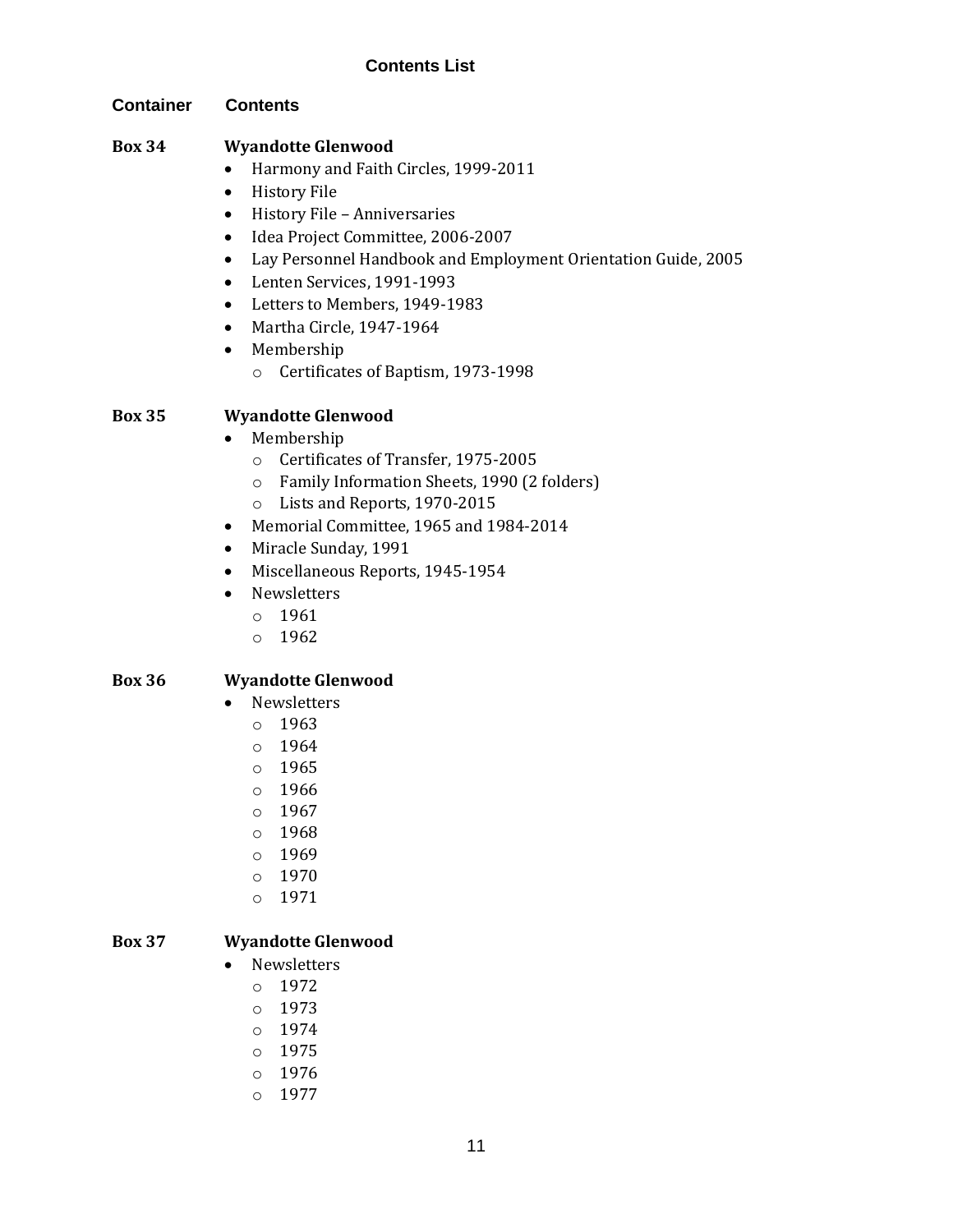| <b>Contents</b> |
|-----------------|
|                 |

- o 1978
- o 1979
- o 1980 o 1981
- o 1982

# **Box 38 Wyandotte Glenwood**

- Newsletters
	- o 1983
	- o 1984
	- o 1985
	- o 1986
	- o 1987
	- o 1988
	- o 1989

# **Box 39 Wyandotte Glenwood**

- Newsletters
	- o January-July 1990
	- o August-December 1990
	- o 1991
	- o January-June 1992
	- o July-December 1992
	- o January-June 1993
	- o July-December 1993

# **Box 40 Wyandotte Glenwood**

- Newsletters
	- o January-June 1994
	- o July-December 1994
	- o 1995
	- o 1996
	- o January-June 1997
	- o July-December 1997
	- o January-June 1998

# **Box 41 Wyandotte Glenwood**

- Newsletters
	- o July-December 1998
	- o 1998 Sunday School
	- o January-June 1999
	- o July-December 1999
	- o 1999 Sunday School
	- o 2000 (none received for 2001-2004)
	- o 2005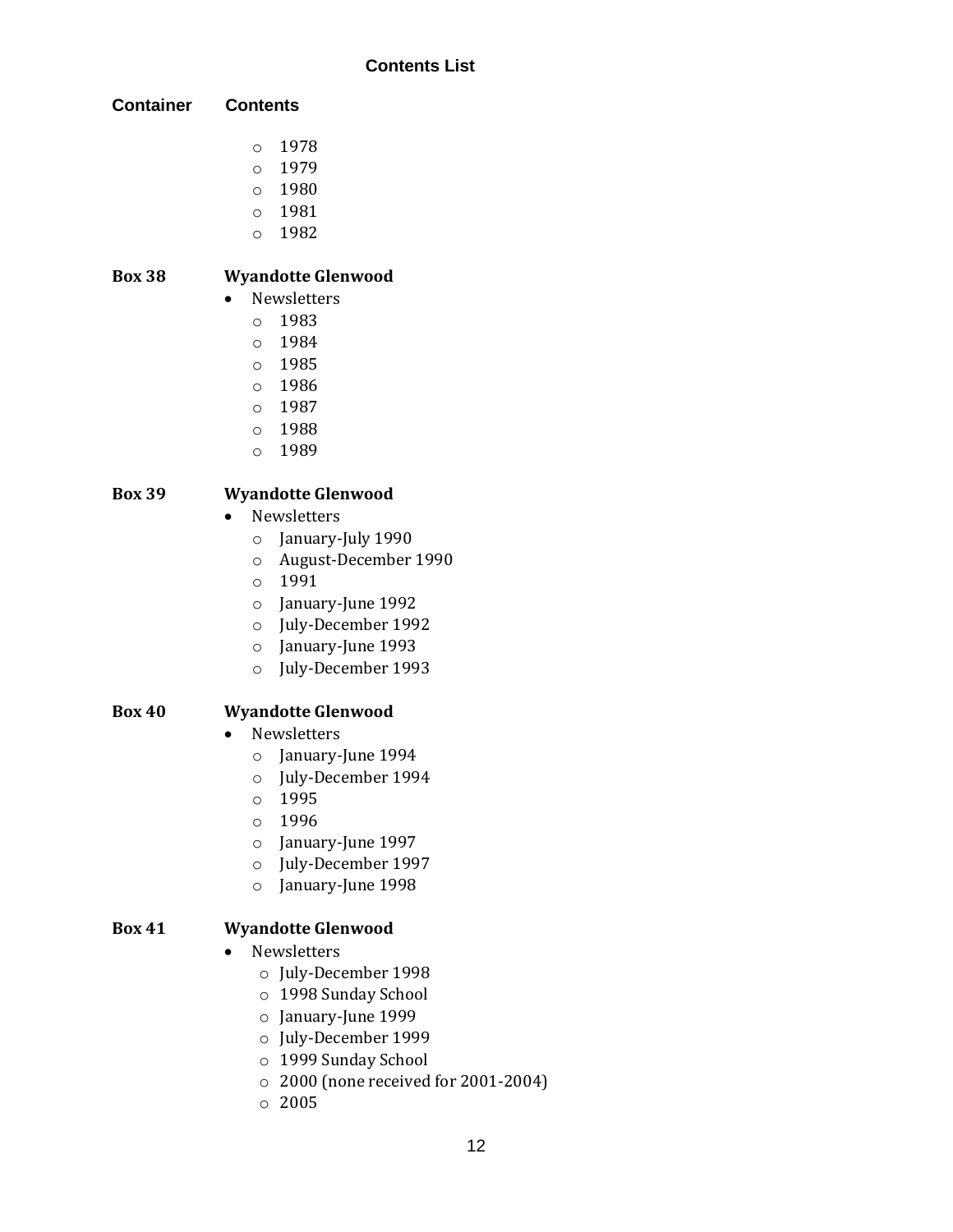**Container Contents**

o 2006

#### **Box 42 Wyandotte Glenwood**

- Newsletters
	- $O 2007$
	- o 2008
	- o 2009
	- o 2010
	- o 2011-2013
	- o 2014-2015
- Non-Profit Corporation Reports, 1944-2015
- Official Board (includes quarterly reports)
	- o 1940-1941 (includes pre-organization meetings)
	- o 1942-1943

# **Box 43 Wyandotte Glenwood**

- Official Board
	- o 1944-1945
	- o 1946-1947
	- o 1948-1949
	- o 1950
	- o 1951
	- o 1952
	- o 1953
	- o 1954

#### **Box 44 Wyandotte Glenwood**

- Official Board
	- o 1955
	- o 1956
	- o 1957
	- o 1958
	- o 1959
	- o 1960
	- o 1961
	- o 1962
	-
	- o 1963

# **Box 45 Wyandotte Glenwood**

- Official Board
	- o 1964
	- o 1965
	- o 1966
	- o 1967
	- o 1968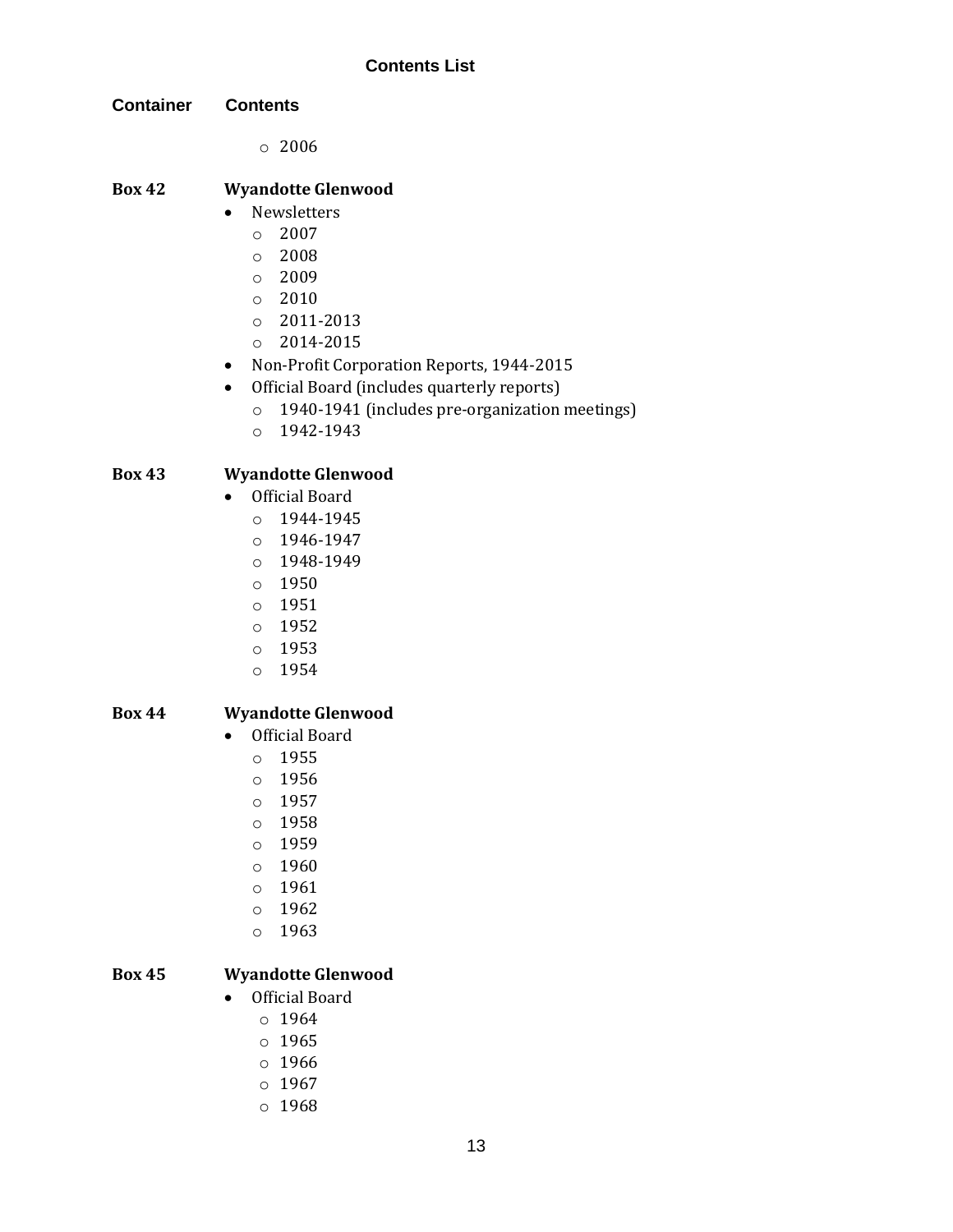#### **Container Contents**

- $0.1969$
- Parsonage, 1946-1951
- Parsonage Annual Reviews, 1997-2013
- Parsonage Information Report, 1994

#### **Box 46 Wyandotte Glenwood**

- Pastor Parish Relations Committee
	- $0.1969 1980$
	- o 1981-1985
	- o 1986-1999
	- o 2000-2004
- Pastor's Reports, 1945-1949
- Photographs
	- o Church Activities, 2005-2010 (and a few from the 1990s) (2 folders)

## **Box 47 Wyandotte Glenwood**

- Photographs
	- o Church Activities, 2005-2010 (and a few from the 1990s) (1 folder)
	- o Faith Circle, 2003-2017
- Policies and Procedures, 1997-2008
- Puppet Ministry
	- o 1996-2005
	- o 2006-2010
- Quarterly Conference Reports
	- o 1958-1959
	- o 1960-1961
- Re-Vision Plan, 1997-1999
- Retreats, 1978-1984
- Scrapbook, 1947-1956 (see Oversize)
- Staff Parish Relations Committee
	- o 2005-2006
	- o 2007-2010

#### **Box 48 Wyandotte Glenwood**

- Staff Parish Relations Committee
	- o 2011-2012
	- o 2013-2015
- Stewardship, 1997
- Sunday School
	- o Attendance, 1936-1941
- Board Minutes, 1932-1937
- Trustees
	- o Annual Reports, 1961-2013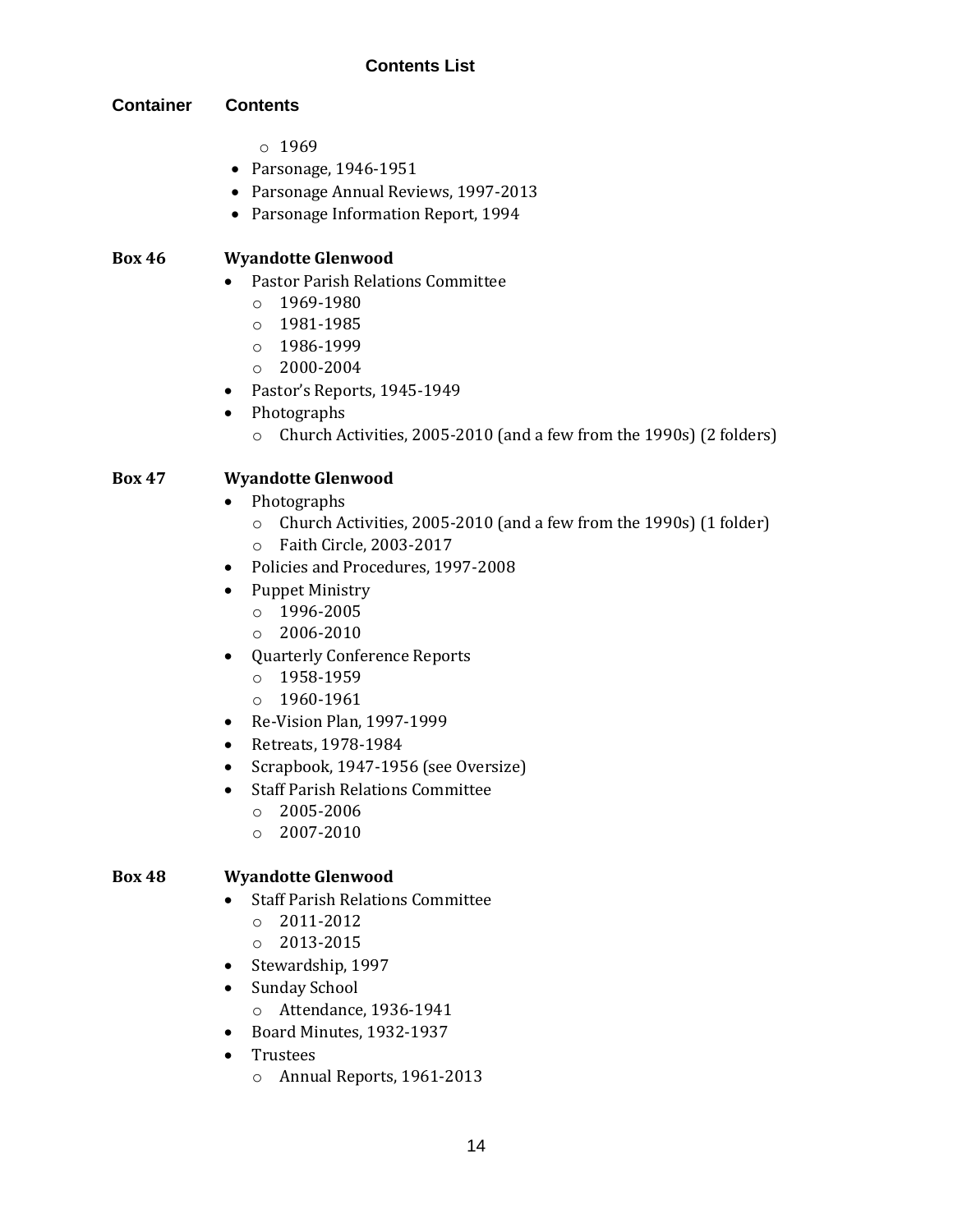#### **Container Contents**

- o Minutes
	- 1945-1951
	- 1952-1955
	- 1964-1969
	- 1970-1974
	- 1975-1979
	- 1980-1982

# **Box 49 Wyandotte Glenwood**

- Trustees
	- o Minutes
		- 1983-1984
		- 1985-1988
		- **•** 1989-1990
		- 1991-1992
		- 1993-1997
		- 1998-2001
		- 2002-2005
		- 2006-2010
		- 2011-2015

#### **Box 50 Wyandotte Glenwood**

- United Methodist Men
	- o 1955-1969
	- o 1970-1972
	- o 1973-1975
	- o 1987-1988
	- o 1989-2014
- United Methodist Women
	- o Handbooks
		- 1982-1995
		- 1996-2007
		- 2008-2015

#### **Box 51 Wyandotte Glenwood**

- United Methodist Women
	- o Minutes
		- 1973-1974
		- 1975-1976
		- 1977-1979
		- 1980-1982
		- 1983-1984
		- **•** 1985-1986
		- 1987-1988
		- 1989-1991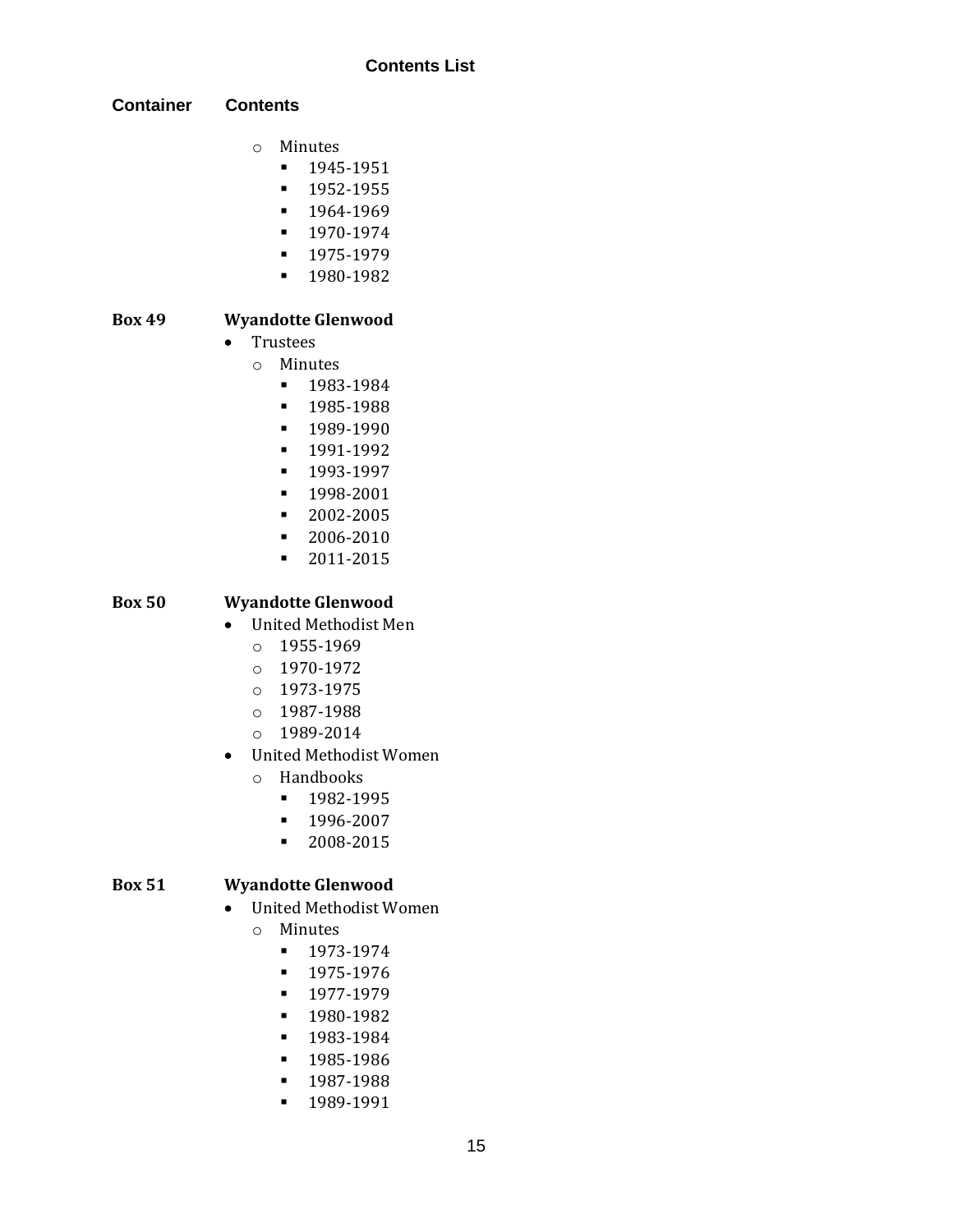**Container Contents**

# **Box 52 Wyandotte Glenwood**

- United Methodist Women
	- o Minutes
		- 1992-1993
		- **■** 1994-1996
		- 1997-1999
		- 2000-2002
		- 2003-2004
		- 2005-2008
		- 2009-2010
		- 2011-2012
		- 2013-2015

# **Box 53 Wyandotte Glenwood**

- United Methodist Women
	- o Scrapbooks
		- 1973-1987
		- 1988-1991
		- 1993-1994
		- 1995-1996
		- 1997-1998
		- 1999-2012

# **Box 54 Wyandotte Glenwood**

- Wills and Bequests, 2001
- Woman's Society of Christian Service
	- o Minutes
		- 1940-1946
		- 1947-1950
		- 1951-1953
		- 1954-1956
		- 1957-1958
		- 1959
		- **•** 1960
		- 1961-1963

#### **Box 55 Wyandotte Glenwood**

- Woman's Society of Christian Service
	- o Minutes
		- 1964-1965
		- 1966-1967
		- 1968
		- **•** 1969
		- 1970
		- 1971-1972